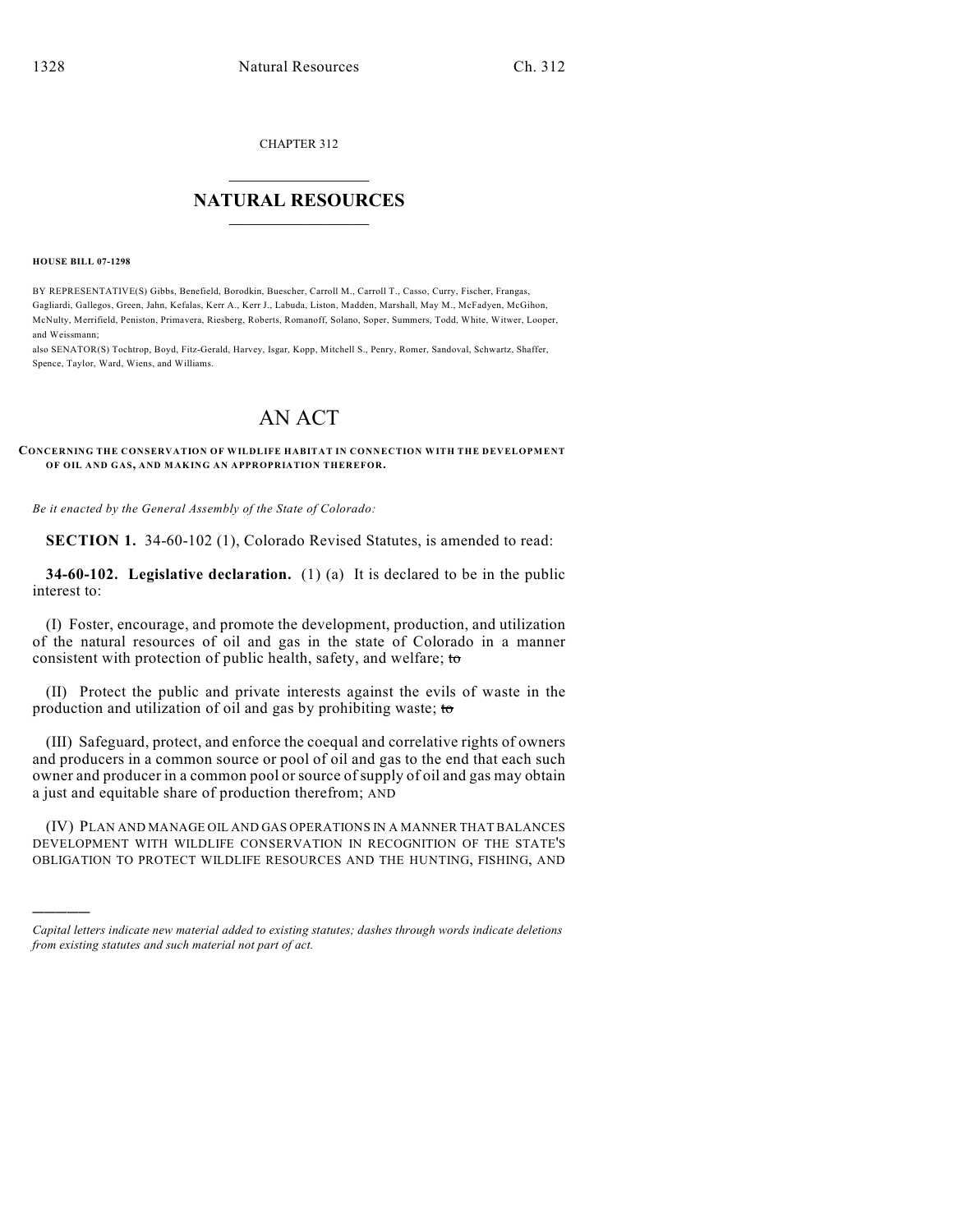RECREATION TRADITIONS THEY SUPPORT, WHICH ARE AN IMPORTANT PART OF COLORADO'S ECONOMY AND CULTURE. PURSUANT TO SECTION 33-1-101, C.R.S., IT IS THE POLICY OF THE STATE OF COLORADO THAT WILDLIFE AND THEIR ENVIRONMENT ARE TO BE PROTECTED, PRESERVED, ENHANCED, AND MANAGED FOR THE USE, BENEFIT, AND ENJOYMENT OF THE PEOPLE OF THIS STATE AND ITS VISITORS.

(b) It is not the intent nor the purpose of this article to require or permit the proration or distribution of the production of oil and gas among the fields and pools of Colorado on the basis of market demand. It is the intent and purpose of this article to permit each oil and gas pool in Colorado to produce up to its maximum efficient rate of production, subject to the prohibition of waste, and subject further to the enforcement and protection of the coequal and correlative rights of the owners and producers of a common source of oil and gas, so that each common owner and producer may obtain a just and equitable share of production therefrom.

**SECTION 2.** 34-60-103, Colorado Revised Statutes, is amended BY THE ADDITION OF THE FOLLOWING NEW SUBSECTIONS to read:

**34-60-103. Definitions.** As used in this article, unless the context otherwise requires:

(4.3) "DIVISION OF WILDLIFE" MEANS THE DIVISION OF WILDLIFE IDENTIFIED IN ARTICLE 1 OF TITLE 33, C.R.S.

(5.5) "MINIMIZE ADVERSE IMPACTS" MEANS TO, WHEREVER REASONABLY PRACTICABLE:

(a) AVOID ADVERSE IMPACTS FROM OIL AND GAS OPERATIONS ON WILDLIFE RESOURCES;

(b) MINIMIZE THE EXTENT AND SEVERITY OF THOSE IMPACTS THAT CANNOT BE AVOIDED;

(c) MITIGATE THE EFFECTS OF UNAVOIDABLE REMAINING IMPACTS; AND

(d) TAKE INTO CONSIDERATION COST-EFFECTIVENESS AND TECHNICAL FEASIBILITY WITH REGARD TO ACTIONS AND DECISIONS TAKEN TO MINIMIZE ADVERSE IMPACTS TO WILDLIFE RESOURCES.

(14) "WILDLIFE COMMISSION" MEANS THE WILDLIFE COMMISSION CREATED IN SECTION 33-1-103, C.R.S.

(15) "WILDLIFE RESOURCES" MEANS FISH, WILDLIFE, AND THEIR AQUATIC AND TERRESTRIAL HABITATS.

**SECTION 3.** Article 60 of title 34, Colorado Revised Statutes, is amended BY THE ADDITION OF A NEW SECTION to read:

**34-60-128. Habitat stewardship - rules.** (1) THIS SECTION SHALL BE KNOWN AND MAY BE CITED AS THE "COLORADO HABITAT STEWARDSHIP ACT OF 2007".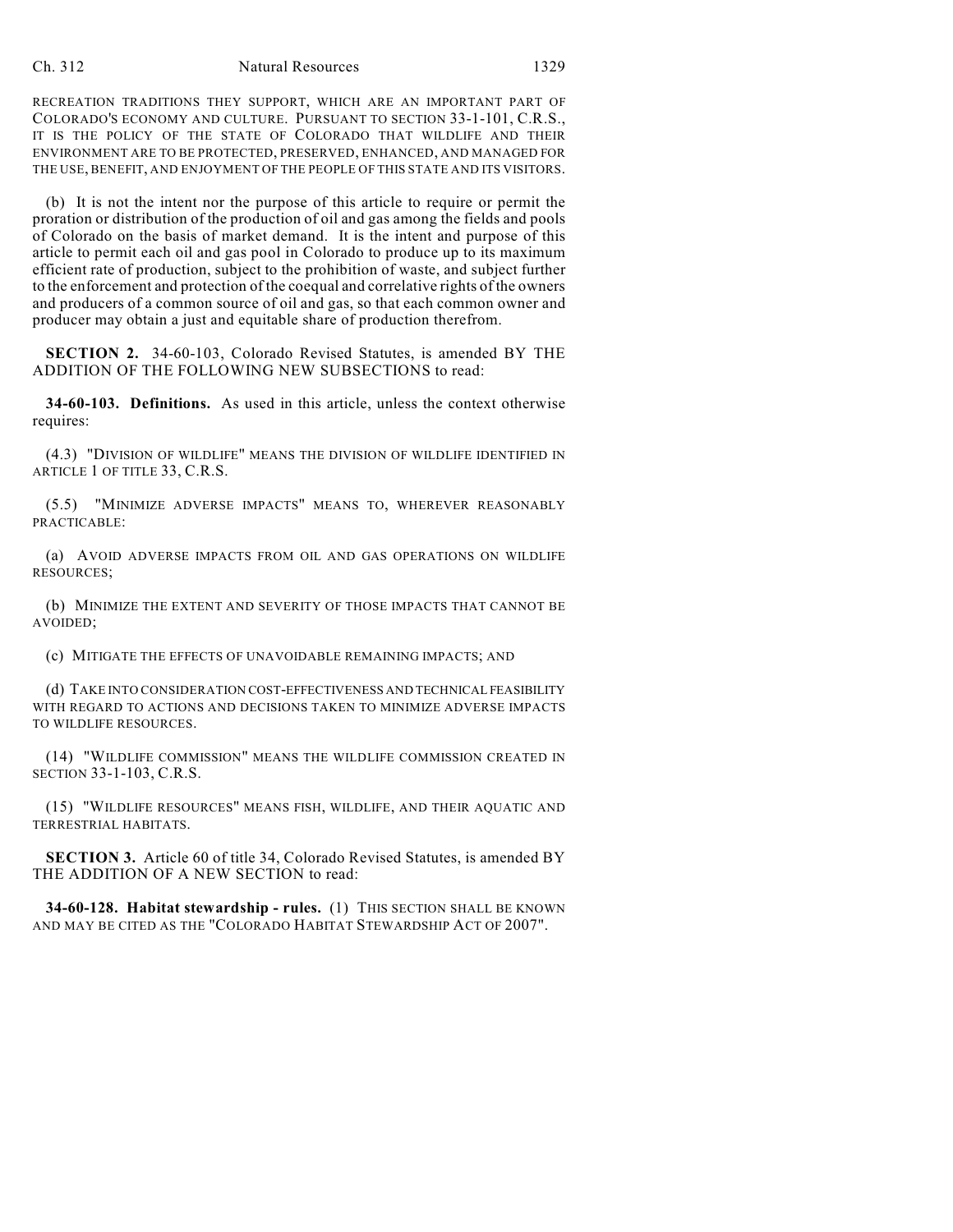(2) THE COMMISSION SHALL ADMINISTER THIS ARTICLE SO AS TO MINIMIZE ADVERSE IMPACTS TO WILDLIFE RESOURCES AFFECTED BY OIL AND GAS OPERATIONS.

(3) IN ORDER TO MINIMIZE ADVERSE IMPACTS TO WILDLIFE RESOURCES, THE COMMISSION SHALL:

(a) ESTABLISH A TIMELY AND EFFICIENT PROCEDURE FOR CONSULTATION WITH THE WILDLIFE COMMISSION AND DIVISION OF WILDLIFE ON DECISION-MAKING THAT IMPACTS WILDLIFE RESOURCES;

(b) PROVIDE FOR COMMISSION CONSULTATION AND CONSENT OF THE AFFECTED SURFACE OWNER, OR THE SURFACE OWNER'S APPOINTED TENANT, ON PERMIT-SPECIFIC CONDITIONS FOR WILDLIFE HABITAT PROTECTION. SUCH CONDITIONS SHALL BE DISCONTINUED WHEN FINAL RECLAMATION HAS OCCURRED.

(c) IMPLEMENT, WHENEVER REASONABLY PRACTICABLE, BEST MANAGEMENT PRACTICES AND OTHER REASONABLE MEASURES TO CONSERVE WILDLIFE RESOURCES;

(d) PROMULGATE RULES BY JULY 1, 2008, IN CONSULTATION WITH THE WILDLIFE COMMISSION, TO ESTABLISH STANDARDS FOR MINIMIZING ADVERSE IMPACTS TO WILDLIFE RESOURCES AFFECTED BY OIL AND GAS OPERATIONS AND TO ENSURE THE PROPER RECLAMATION OF WILDLIFE HABITAT DURING AND FOLLOWING SUCH OPERATIONS. AT A MINIMUM, THE RULES SHALL ADDRESS:

(I) DEVELOPING A TIMELY AND EFFICIENT CONSULTATION PROCESS WITH THE DIVISION OF WILDLIFE GOVERNING NOTIFICATION AND CONSULTATION ON MINIMIZING ADVERSE IMPACTS, AND OTHER ISSUES RELATING TO WILDLIFE RESOURCES;

(II) ENCOURAGING OPERATORS TO UTILIZE COMPREHENSIVE DRILLING PLANS AND GEOGRAPHIC AREA ANALYSIS STRATEGIES TO PROVIDE FOR ORDERLY DEVELOPMENT OF OIL AND GAS FIELDS;

(III) MINIMIZING SURFACE DISTURBANCE AND FRAGMENTATION IN IMPORTANT WILDLIFE HABITAT BY INCORPORATING APPROPRIATE BEST MANAGEMENT PRACTICES:

(A) IN ORDERS OR RULES ESTABLISHING DRILLING UNITS OR ALLOWING THE DRILLING OF ADDITIONAL WELLS IN DRILLING UNITS PURSUANT TO SECTION 34-60-116;

(B) IN ORDERS APPROVING AGREEMENTS FOR DEVELOPMENT OR UNIT OPERATIONS PURSUANT TO SECTION 34-60-118; AND

(C) ON A SITE-SPECIFIC BASIS, AS CONDITIONS OF APPROVAL TO A PERMIT TO DRILL PURSUANT TO SECTION 34-60-106 (1) (f).

(4) NOTHING IN THIS SECTION SHALL ESTABLISH, ALTER, IMPAIR, OR NEGATE THE AUTHORITY OF LOCAL AND COUNTY GOVERNMENTS TO REGULATE LAND USE RELATED TO OIL AND GAS OPERATIONS.

**SECTION 4. Appropriation.** In addition to any other appropriation, there is hereby appropriated, out of any moneys in the oil and gas conservation and